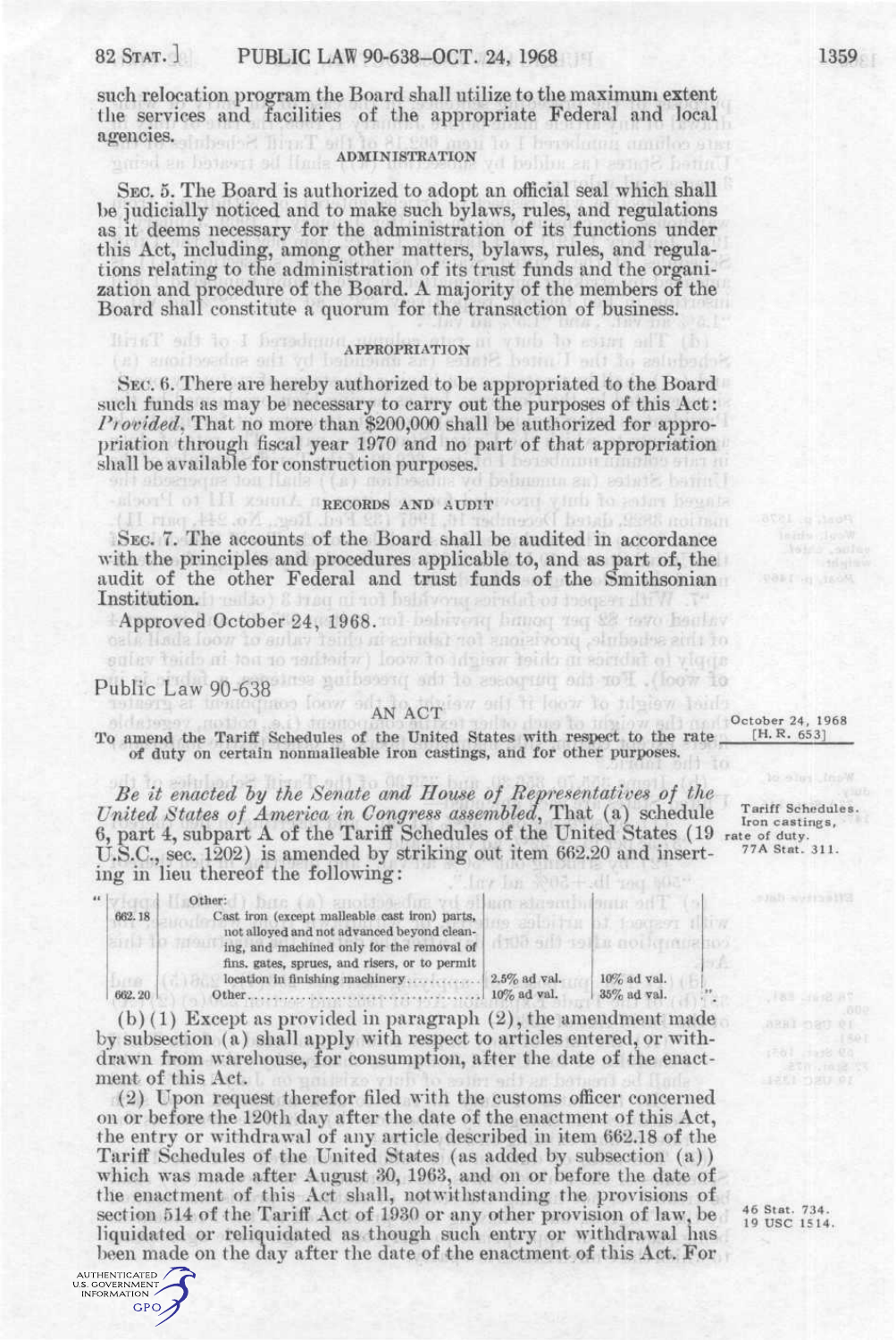purposes of the preceding sentence, in the case of an entry or withdrawal of any article made before January 1,1968, the rate of duty in rate column numbered 1 of item 662.18 of the Tariff Schedules of the United States (as added by subsection (a)) shall be treated as being 3 percent ad valorem.

(c) Effective with respect to articles entered, or withdrawn from warehouse, for consumption on or after January 1, 1969, January 1, 1970, January 1, 1971, and January 1, 1972, item 662.18 of the Tariff Schedules of the United States (as added by subsection (a)) is amended by striking out the matter in rate column numbered 1 and inserting in lieu thereof, respectively, "2% ad val.", "2% ad val.", "1.5% ad val.", and "1.5% ad val.".

(d) The rates of duty in rate column numbered 1 of the Tariff' Schedules of the United States (as amended by the subsections (a) and (c)) shall be treated as not having the status of statutory provisions enacted by the Congress, but as having been proclaimed by the President as being required or appropriate to carry out foreign trade agreements to which the United States is a party. The rate of duty in rate column numbered 1 of item 662.20 of the Tariff Schedules of the United States (as amended by subsection (a)) shall not supersede the staged rates of duty provided for such item in Annex III to Procla*post,* p. 1576. mation 3822, dated December 16, 1967 (32 Fed. Reg., No. 244, part II). Wool; chief SEC. 2. (a) The headnotes for schedule 3 of the Tariff Schedules of value, chief

weight. the United States (19 U.S.C. 1202) are amended by adding after head-<br> $Post, p. 1469$ . note 6 the following new headnote: note 6 the following new headnote:

"7. With respect to fabrics provided for in part 3 (other than fabrics valued over \$2 per pound provided for in item 337.50) and in part 4 of this schedule, provisions for fabrics in chief value of wool shall also apply to fabrics in chief weight of wool (whether or not in chief value **oi wool). For** the purposes of the preceding sentence, a fabric is in chief weight of wool if the weight of the wool component is greater than the weight of each other textile component (i.e., cotton, vegetable fibers except cotton, silk, manmade fibers, or other textile materials) of the fabric."

*N*<sup>ool, rate of (b) Items 355.70, 356.30, and 359.30 of the Tariff Schedules of the duty.<br>  $\frac{77A}{77A \text{ Stat. }146}$  United States are each amended—</sup> United States are each amended-

> (1) by striking out "32% ad val." and inserting in lieu thereof "37.5 $\epsilon$  per lb.  $+$  32% ad val."; and

> (2) by striking out "50% ad val." and inserting in lieu thereof "50¢ per lb. $+50\%$  ad val.".

(c) The amendments made by subsections (a) and (b) shall apply with respect to articles entered, or withdrawn from warehouse, for consumption after the 60th day after the date of the enactment of this Act.

 $(d)$  (1) For purposes of applying sections  $256(4)$ ,  $256(5)$ , and  $351(b)$  of the Trade Expansion Act of 1962 and section  $350(c) (2)(A)$ <sup>19</sup> usc 1886, of the Tariff Act of 1930–<br><sup>1981</sup>

<sup>81</sup>. (A) the rates of duty in rate column numbered 1 of the Tariff  $^{81}$ <sup>09</sup> stat.  $675.$  Schedules of the United States (as changed by subsection (b))<br><sup>72</sup> stat. <sup>675</sup>. Shall be treated as the rates of duty existing on July 1, 1962; and shall be treated as the rates of duty existing on July 1, 1962; and

> (B) the rates of duty in rate column numbered 2 of such Schedules (as changed by subsection (b)) shall be treated as the rates of duty existing on July 1,1934.

(2) The rates of duty in rate column numbered 1 of the Tariff Schedules of the United States (as amended by subsection (b)) shall be treated as not having the status of statutory provisions enacted by the Congress, but as having been proclaimed by the President as being required or appropriate to carry out foreign trade agreements to which the United States is a party.

**147.** 

**Effective date.** 

**76 Stat. 881 900**